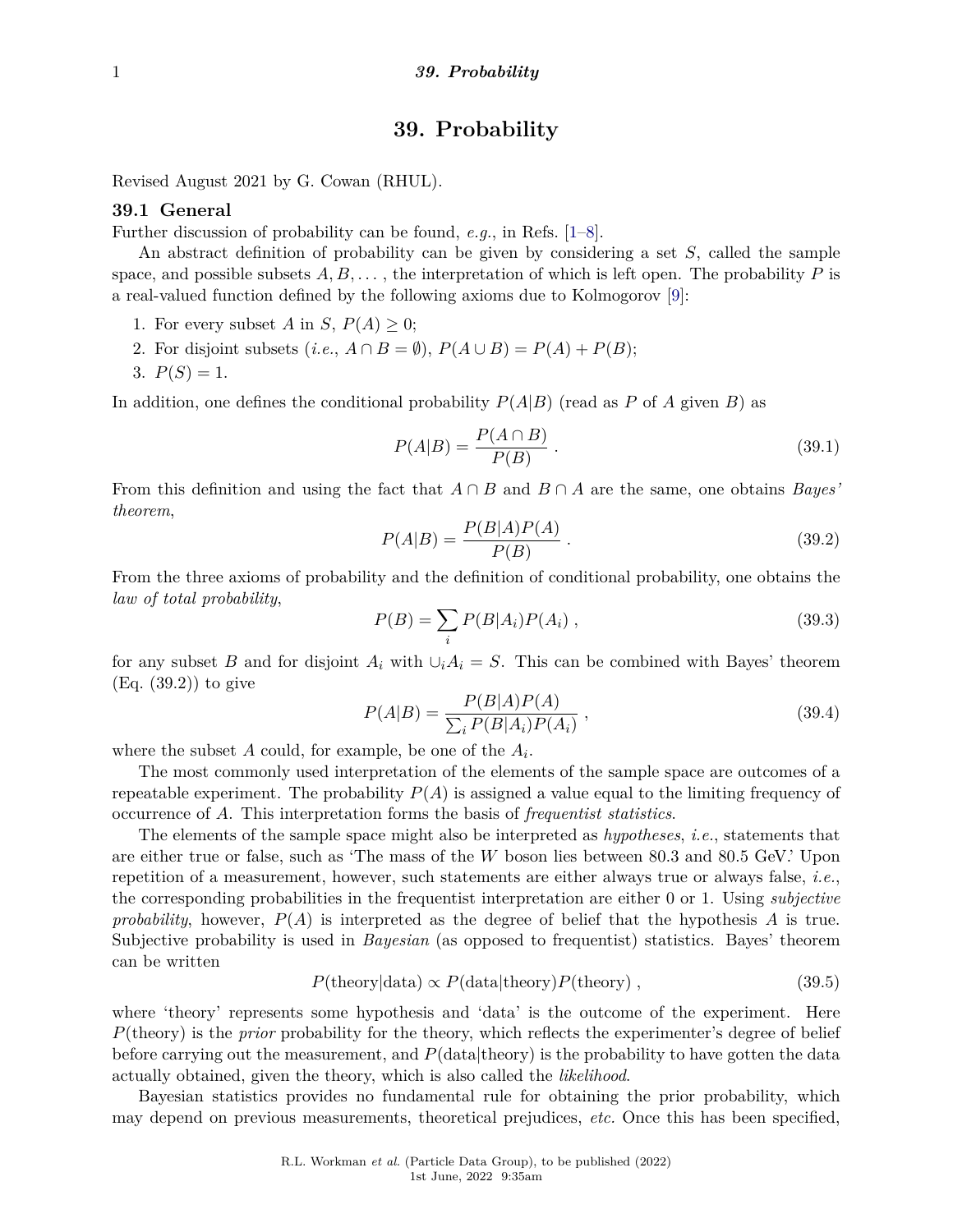however, Eq. (39.5) tells how the probability for the theory must be modified in the light of the new data to give the *posterior* probability, *P*(theory|data). As Eq. (39.5) is stated as a proportionality, the probability must be normalized by summing (or integrating) over all possible hypotheses.

## **39.2 Random variables**

A *random variable* is a numerical characteristic assigned to an element of the sample space. In the frequency interpretation of probability, it corresponds to an outcome of a repeatable experiment. Let x be a possible outcome of an observation. If x can take on any value from a continuous range, we write  $f(x; \theta)dx$  as the probability that the measurement's outcome lies between x and  $x + dx$ . The function  $f(x; \theta)$  is called the *probability density function* (p.d.f.), which may depend on one or more parameters  $\theta$ . If x can take on only discrete values (*e.g.*, the non-negative integers), then we use  $f(x;\theta)$  to denote the probability to find the value x. In the following the term p.d.f. is often taken to cover both the continuous and discrete cases, although technically the term density should only be used in the continuous case.

The p.d.f. is always normalized to unity. Both  $x$  and  $\theta$  may have multiple components and are then often written as vectors. If  $\theta$  is unknown, we may wish to estimate its value from a given set of measurements of *x*; this is a central topic of *statistics* (see Sec. 40).

The *cumulative distribution function*  $F(a)$  is the probability that  $x \leq a$ :

$$
F(a) = \int_{-\infty}^{a} f(x) dx . \qquad (39.6)
$$

Here and below, if *x* is discrete-valued, the integral is replaced by a sum. The endpoint *a* is expressly included in the integral or sum. Then  $0 \leq F(x) \leq 1$ ,  $F(x)$  is nondecreasing, and  $P(a < x \leq b) = F(b) - F(a)$ . If *x* is discrete,  $F(x)$  is flat except at allowed values of *x*, where it has discontinuous jumps equal to  $f(x)$ .

Any function of random variables is itself a random variable, with (in general) a different p.d.f. The *expectation value* of any function  $u(x)$  is

$$
E[u(x)] = \int_{-\infty}^{\infty} u(x) f(x) dx , \qquad (39.7)
$$

assuming the integral is finite. The expectation value is linear, *i.e.*, for any two functions *u* and *v* of *x* and constants  $c_1$  and  $c_2$ ,  $E[c_1u + c_2v] = c_1E[u] + c_2E[v]$ .

The  $n^{th}$  moment of a random variable x is

$$
\alpha_n \equiv E[x^n] = \int_{-\infty}^{\infty} x^n f(x) \, dx \,, \tag{39.8a}
$$

and the  $n^{th}$  central moment of *x* (or moment about the mean,  $\alpha_1$ ) is

$$
m_n \equiv E[(x - \alpha_1)^n] = \int_{-\infty}^{\infty} (x - \alpha_1)^n f(x) \, dx \,. \tag{39.8b}
$$

The most commonly used moments are the mean  $\mu$  and variance  $\sigma^2$ :

$$
\mu \equiv \alpha_1 \tag{39.9a}
$$

$$
\sigma^2 \equiv V[x] \equiv m_2 = \alpha_2 - \mu^2. \tag{39.9b}
$$

The mean is the location of the "center of mass" of the p.d.f., and the variance is a measure of the square of its width. Note that  $V(cx + k) = c^2V[x]$ . It is often convenient to use the *standard deviation* of  $x$ ,  $\sigma$ , defined as the square root of the variance.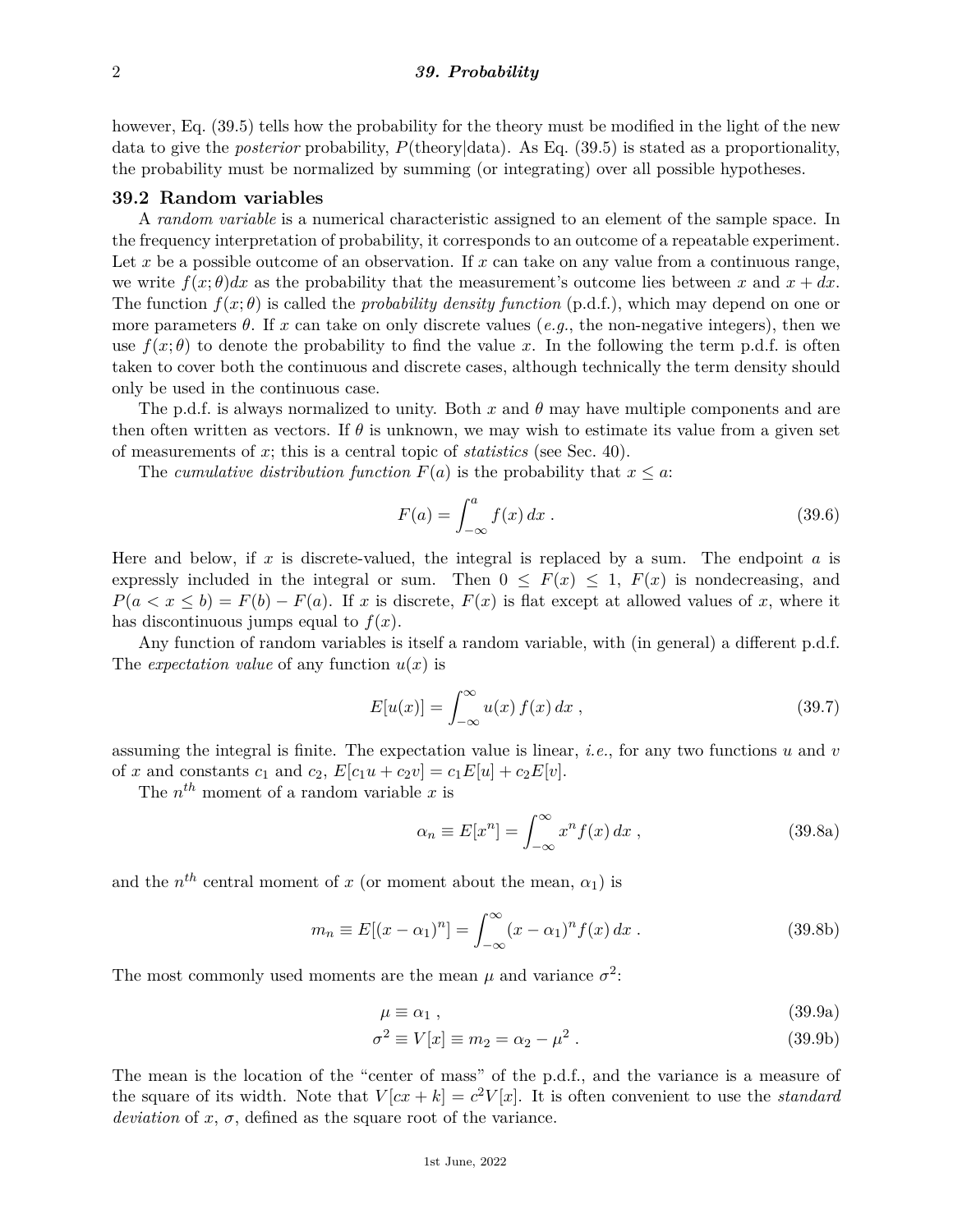#### 3 *39. Probability*

Any odd moment about the mean is a measure of the skewness of the p.d.f. The simplest of these is the dimensionless coefficient of skewness  $\gamma_1 = m_3/\sigma^3$ .

The fourth central moment *m*<sup>4</sup> provides a convenient measure of the tails of a distribution. For the Gaussian distribution (see Sec. 39.4), one has  $m_4 = 3\sigma^4$ . The *kurtosis* is defined as  $\gamma_2 = m_4/\sigma^4 - 3$ , *i.e.*, it is zero for a Gaussian, positive for a *leptokurtic* distribution with longer tails, and negative for a *platykurtic* distribution with tails that die off more quickly than those of a Gaussian.

The *quantile*  $x_{\alpha}$  is the value of the random variable x at which the cumulative distribution is equal to *α*. That is, the quantile is the inverse of the cumulative distribution function, *i.e.*,  $x_{\alpha} = F^{-1}(\alpha)$ . An important special case is the *median*,  $x_{\text{med}}$ , defined by  $F(x_{\text{med}}) = 1/2$ , *i.e.*, half the probability lies above and half lies below  $x_{\text{med}}$ . (More rigorously,  $x_{\text{med}}$  is a median if  $P(x \ge x_{\text{med}}) \ge 1/2$  and  $P(x \le x_{\text{med}}) \ge 1/2$ . If only one value exists, it is called '*the* median.')

Under a monotonic change of variable  $x \to y(x)$ , the quantiles of a distribution (and hence also the median) obey  $y_\alpha = y(x_\alpha)$ . In general the expectation value and *mode* (most probable value) of a distribution do not, however, transform in this way.

Let x and y be two random variables with a *joint* p.d.f.  $f(x, y)$ . The *marginal* p.d.f. of x (the distribution of *x* with *y* unobserved) is

$$
f_1(x) = \int_{-\infty}^{\infty} f(x, y) dy , \qquad (39.10)
$$

and similarly for the marginal p.d.f.  $f_2(y)$ . The *conditional* p.d.f. of *y* given fixed *x* (with  $f_1(x) \neq 0$ ) is defined by  $f_3(y|x) = f(x, y)/f_1(x)$ , and similarly  $f_4(x|y) = f(x, y)/f_2(y)$ . From these, we immediately obtain Bayes' theorem (see Eqs. (39.2) and (39.4)),

$$
f_4(x|y) = \frac{f_3(y|x)f_1(x)}{f_2(y)} = \frac{f_3(y|x)f_1(x)}{\int f_3(y|x')f_1(x') dx'}.
$$
 (39.11)

The mean of *x* is

$$
\mu_x = \int_{-\infty}^{\infty} \int_{-\infty}^{\infty} x f(x, y) dx dy = \int_{-\infty}^{\infty} x f_1(x) dx , \qquad (39.12)
$$

and similarly for *y*. The *covariance* of *x* and *y* is

$$
cov[x, y] = E[(x - \mu_x)(y - \mu_y)] = E[xy] - \mu_x \mu_y.
$$
 (39.13)

A dimensionless measure of the covariance of *x* and *y* is given by the *correlation coefficient*,

$$
\rho_{xy} = \text{cov}[x, y] / \sigma_x \sigma_y \,, \tag{39.14}
$$

where  $\sigma_x$  and  $\sigma_y$  are the standard deviations of *x* and *y*. It can be shown that  $-1 \leq \rho_{xy} \leq 1$ .

Two random variables *x* and *y* are *independent* if and only if

$$
f(x,y) = f_1(x)f_2(y) . \t\t(39.15)
$$

If *x* and *y* are independent, then  $\rho_{xy} = 0$ ; the converse is not necessarily true. If *x* and *y* are independent,  $E[u(x)v(y)] = E[u(x)]E[v(y)]$ , and  $V[x + y] = V[x] + V[y]$ ; otherwise,  $V[x + y] =$  $V[x] + V[y] + 2\text{cov}[x, y]$ , and  $E[uv]$  does not necessarily factorize.

Consider a set of *n* continuous random variables  $x = (x_1, \ldots, x_n)$  with joint p.d.f.  $f(x)$ , and a set of *n* new variables  $y = (y_1, \ldots, y_n)$ , related to *x* by means of a function  $y(x)$  that is one-to-one. *i.e.*, the inverse  $x(y)$  exists. The joint p.d.f. for y is given by

$$
g(\mathbf{y}) = f(\mathbf{x}(\mathbf{y}))|J| \quad , \tag{39.16}
$$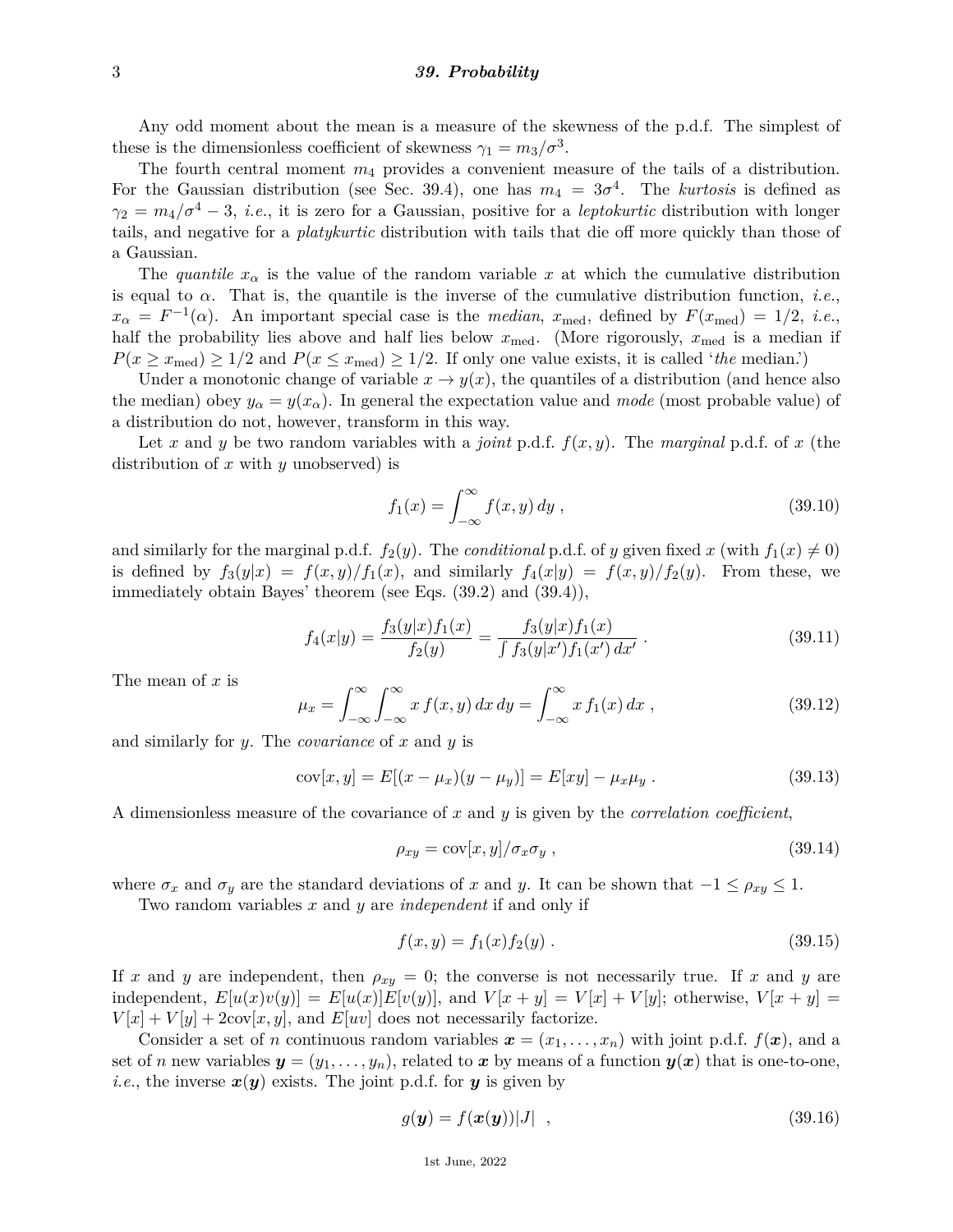where |*J*| is the absolute value of the determinant of the square matrix  $J_{ij} = \partial x_i / \partial y_j$  (the Jacobian determinant). If the transformation from *x* to *y* is not one-to-one, the *x*-space must be broken into regions where the function  $y(x)$  can be inverted, and the contributions to  $g(y)$  from each region summed.

Given a set of functions  $y = (y_1, \ldots, y_m)$  with  $m < n$ , one can construct  $n - m$  additional independent functions, apply the procedure above, then integrate the resulting  $g(y)$  over the unwanted *y<sup>i</sup>* to find the marginal distribution of those of interest.

For a one-to-one transformation of discrete random variables, the probability is obtained by simple substitution; no Jacobian is necessary because in this case *f* is a probability rather than a probability density. If the transformation is not one-to-one, then one must sum the probabilities for all values of the original variable that contribute to a given value of the transformed variable. If *f* depends on a set of parameters  $\theta$ , a change to a different parameter set  $\eta(\theta)$  is made by simple substitution; no Jacobian is used.

# **39.2.1** *Propagation of errors*

Consider *n* random variables  $x = (x_1, \ldots, x_n)$  and *m* functions  $y(x) = (y_1(x), \ldots, y_m(x))$ . Suppose here that the mean values  $\mu = (\mu_1, \ldots, \mu_n) = E[\mathbf{x}]$  are known, although in practice they will only be estimated, and suppose we also know or have estimated the covariance matrix  $V_{ij} = \text{cov}[x_i, x_j]$ . The goal of *error propagation* is to determine the covariance matrix for the functions,  $U_{ij} = \text{cov}[y_i, y_j]$ . In particular, the diagonal elements  $U_{ii} = V[y_i]$  give the variances. The new covariance matrix can be found by expanding the functions  $y(x)$  about the means  $\mu$  to first order in a Taylor series. Using this one finds

$$
U_{ij} \approx \sum_{k,l} \left. \frac{\partial y_i}{\partial x_k} \frac{\partial y_j}{\partial x_l} \right|_{\mu} V_{kl} \,. \tag{39.17}
$$

This can be written in matrix notation as  $U \approx AVA^{T}$  where the matrix of derivatives *A* is

$$
A_{ij} = \left. \frac{\partial y_i}{\partial x_j} \right|_{\mu} , \qquad (39.18)
$$

and  $A<sup>T</sup>$  is its transpose. The approximation is exact if  $y(x)$  is linear. If this is not the case, the approximation can break down if, for example,  $y(x)$  is significantly nonlinear close to  $\mu$  in a region of a size comparable to the standard deviations of *x*.

### **39.3 Characteristic functions**

The characteristic function  $\phi(u)$  associated with the p.d.f.  $f(x)$  is essentially its Fourier transform, or the expectation value of *e iux*:

$$
\phi(u) = E\left[e^{iux}\right] = \int_{-\infty}^{\infty} e^{iux} f(x) dx.
$$
\n(39.19)

Once  $\phi(u)$  is specified, the p.d.f.  $f(x)$  is uniquely determined and vice versa; knowing one is equivalent to the other. Characteristic functions are useful in deriving a number of important results about moments and sums of random variables.

It follows from Eqs. (39.8) and (39.19) that the  $n^{th}$  moment of a random variable x that follows  $f(x)$  is given by

$$
i^{-n} \left. \frac{d^n \phi}{du^n} \right|_{u=0} = \int_{-\infty}^{\infty} x^n f(x) \, dx = \alpha_n \,. \tag{39.20}
$$

Thus it is often easy to calculate all the moments of a distribution defined by  $\phi(u)$ , even when  $f(x)$ cannot be written down explicitly.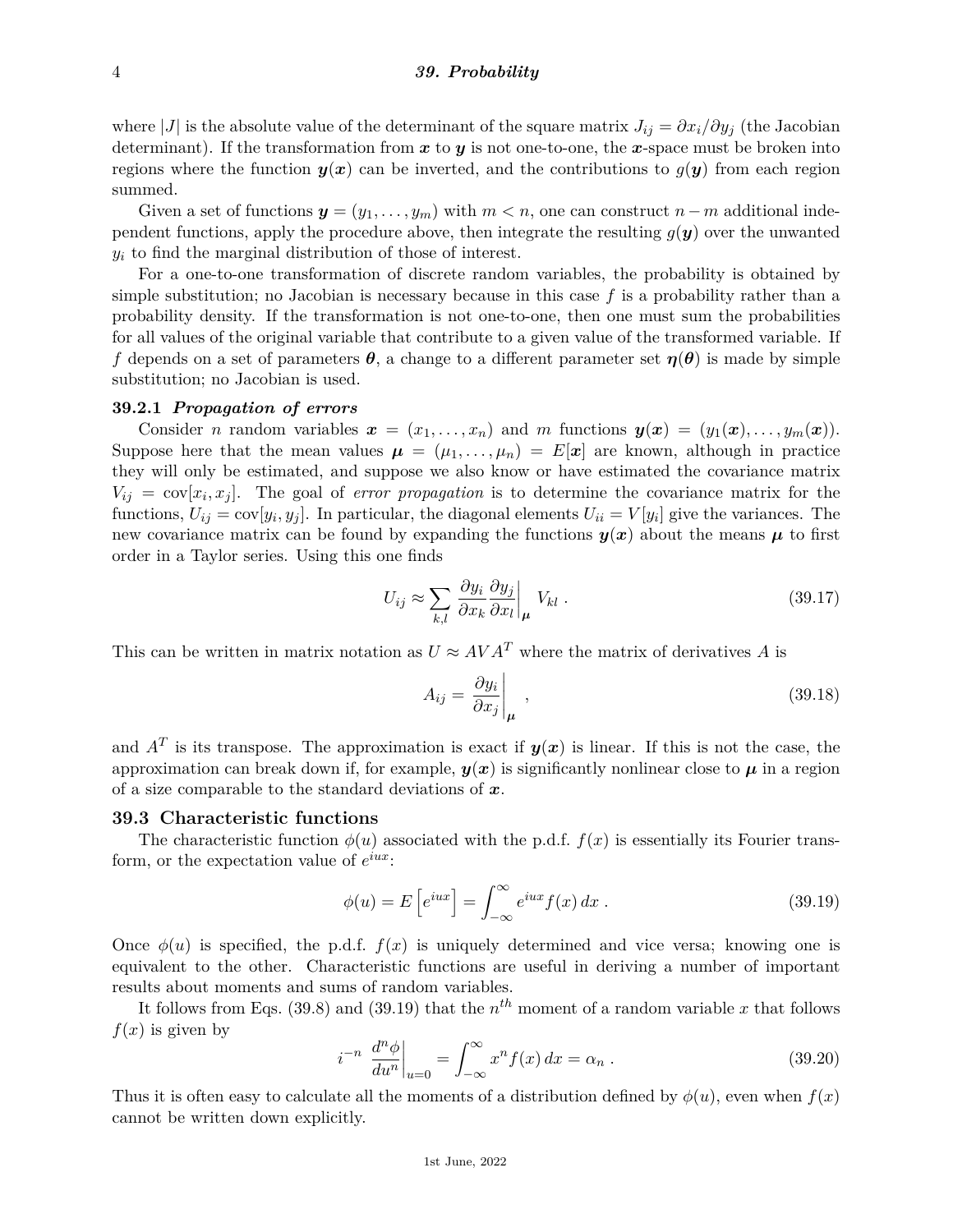#### 5 *39. Probability*

If the p.d.f.s  $f_1(x)$  and  $f_2(y)$  for independent random variables x and y have characteristic functions  $\phi_1(u)$  and  $\phi_2(u)$ , then the characteristic function of the weighted sum  $ax + by$  is  $\phi_1(au)\phi_2(bu)$ . The rules of addition for several important distributions (*e.g.*, that the sum of two Gaussian distributed variables also follows a Gaussian distribution) easily follow from this observation.

Let the (partial) characteristic function corresponding to the conditional p.d.f.  $f_2(x|z)$  be  $\phi_2(u|z)$ , and the p.d.f. of *z* be  $f_1(z)$ . The characteristic function after integration over the conditional value is

$$
\phi(u) = \int \phi_2(u|z) f_1(z) \, dz \,. \tag{39.21}
$$

Suppose we can write  $\phi_2$  in the form

$$
\phi_2(u|z) = A(u)e^{ig(u)z} \tag{39.22}
$$

Then

$$
\phi(u) = A(u)\phi_1(g(u)) . \tag{39.23}
$$

The cumulants (semi-invariants)  $\kappa_n$  of a distribution with characteristic function  $\phi(u)$  are defined by the relation

$$
\phi(u) = \exp\left[\sum_{n=1}^{\infty} \frac{\kappa_n}{n!} (iu)^n\right] = \exp\left(i\kappa_1 u - \frac{1}{2}\kappa_2 u^2 + \dots\right) . \tag{39.24}
$$

The values  $\kappa_n$  are related to the moments  $\alpha_n$  and  $m_n$ . The first few relations are

$$
\kappa_1 = \alpha_1 \ (= \mu, \text{ the mean})
$$
  
\n
$$
\kappa_2 = m_2 = \alpha_2 - \alpha_1^2 \ (= \sigma^2, \text{ the variance})
$$
  
\n
$$
\kappa_3 = m_3 = \alpha_3 - 3\alpha_1\alpha_2 + 2\alpha_1^3.
$$
\n(39.25)

#### **39.4 Commonly used probability distributions**

Table 39.1 gives a number of common probability density functions and corresponding characteristic functions, means, and variances. Further information may be found in Refs. [\[1–](#page-8-0)[8\]](#page-8-1) [\[10\]](#page-8-3), and [\[11\]](#page-8-4), which has particularly detailed tables. Monte Carlo techniques for generating each of them may be found in our Sec. 42.4 and in Ref. [\[10\]](#page-8-3). We comment below on all except the trivial uniform distribution.

#### **39.4.1** *Binomial and multinomial distributions*

A random process with exactly two possible outcomes which occur with fixed probabilities is called a *Bernoulli* process. If the probability of obtaining a certain outcome (a "success") in an individual trial is p, then the probability of obtaining exactly r successes  $(r = 0, 1, 2, \ldots, N)$ in *N* independent trials, without regard to the order of the successes and failures, is given by the binomial distribution  $f(r; N, p)$  in Table 39.1. If r and s are binomially distributed with parameters  $(N_r, p)$  and  $(N_s, p)$ , then  $t = r + s$  follows a binomial distribution with parameters  $(N_r + N_s, p)$ . If there are are *m* possible outcomes for each trial having probabilities  $p_1, p_2, \ldots, p_m$ , then the joint probability to find  $r_1, r_2, \ldots, r_m$  of each outcome after a total of N independent trials is given by the multinomial distribution as shown in Table 39.1. We can regard outcome *i* as "success" and all the rest as "failure", so individually, any of the  $r_i$  follow a binomial distribution for N trials and a success probability *p<sup>i</sup>* .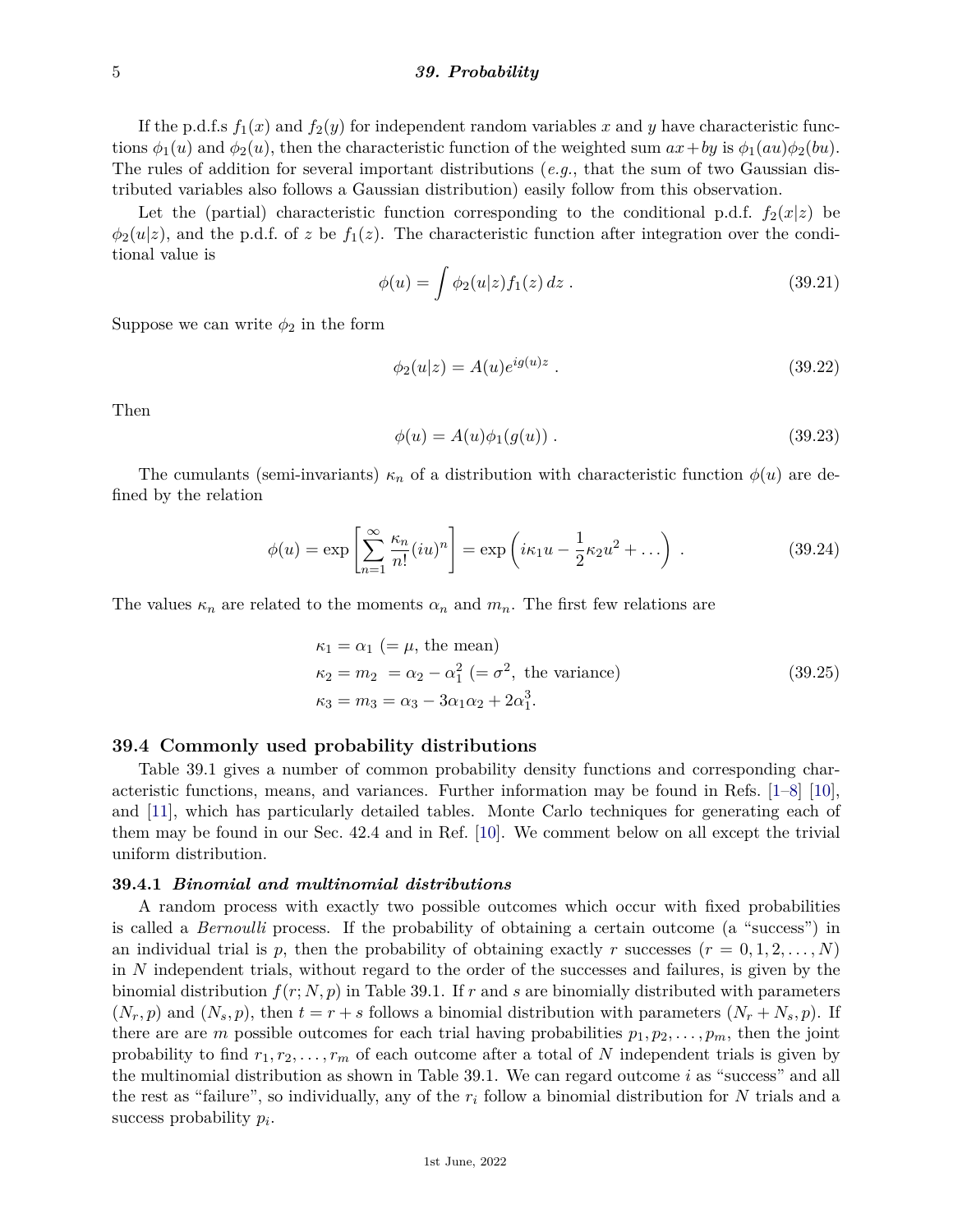#### **39.4.2** *Poisson distribution*

The Poisson distribution  $f(n; \nu)$  gives the probability of finding exactly *n* events in a given interval of *x* (*e.g.*, space or time) when the events occur independently of one another and of *x* at an average rate of  $\nu$  per the given interval. The variance  $\sigma^2$  equals  $\nu$ . It is the limiting case  $p \to 0$ ,  $N \to \infty$ ,  $Np = \nu$  of the binomial distribution. The Poisson distribution approaches the Gaussian distribution for large *ν*.

For example, a large number of radioactive nuclei of a given type will result in a certain number of decays in a fixed time interval. If this interval is small compared to the mean lifetime, then the probability for a given nucleus to decay is small, and thus the number of decays in the time interval is well modeled as a Poisson variable.

#### **39.4.3** *Normal or Gaussian distribution*

The normal (or Gaussian) probability density function  $f(x; \mu, \sigma^2)$  given in Table 39.1 has mean  $E[x] = \mu$  and variance  $V[x] = \sigma^2$ . Comparison of the characteristic function  $\phi(u)$  given in Table 39.1 with Eq. (39.24) shows that all cumulants  $\kappa_n$  beyond  $\kappa_2$  vanish; this is a unique property of the Gaussian distribution. Some other properties are:

*P*(*x* in range  $\mu \pm \sigma$ ) = 0.6827, *P*(*x* in range  $\mu \pm 0.6745\sigma$ ) = 0.5,  $E[|x - \mu|] = \sqrt{2/\pi}\sigma = 0.7979\sigma,$ half-width at half maximum  $=$ √  $2 \ln 2 \sigma = 1.177\sigma.$ 

For a Gaussian with  $\mu = 0$  and  $\sigma^2 = 1$  (the *standard normal*) the cumulative distribution, often written  $\Phi(x)$ , is related to the error function erf by

$$
F(x; 0, 1) \equiv \Phi(x) = \frac{1}{2} \left[ 1 + \text{erf}(x/\sqrt{2}) \right] \,. \tag{39.26}
$$

The error function and standard Gaussian are tabulated in many references (*e.g.*, Ref. [\[11,](#page-8-4)[12\]](#page-8-5)) and are available in software packages such as ROOT [\[13\]](#page-8-6). For a mean  $\mu$  and variance  $\sigma^2$ , replace x by  $(x - \mu)/\sigma$ . The probability of x in a given range can be calculated with Eq. (40.71).

For *x* and *y* independent and normally distributed,  $z = ax + by$  follows a normal p.d.f.  $f(z; a\mu_x + b\mu_y)$  $b\mu_y$ ,  $a^2\sigma_x^2 + b^2\sigma_y^2$ ; that is, the weighted means and variances add.

The Gaussian derives its importance in large part from the *central limit theorem*:

If independent random variables  $x_1, \ldots, x_n$  are distributed according to *any* p.d.f. with finite mean and variance, then the sum  $y = \sum_{i=1}^{n} x_i$  will have a p.d.f. that approaches a Gaussian for large *n*. If the p.d.f.s of the  $x_i$  are not identical, the theorem still holds under somewhat more restrictive conditions. The mean and variance are given by the sums of corresponding terms from the individual  $x_i$ . Therefore, the sum of a large number of fluctuations  $x_i$  will be distributed as a Gaussian, even if the *x<sup>i</sup>* themselves are not.

For a set of *n* Gaussian random variables x with means  $\mu$  and covariances  $V_{ij} = \text{cov}[x_i, x_j]$ , the p.d.f. for the one-dimensional Gaussian is generalized to

$$
f(\boldsymbol{x}; \boldsymbol{\mu}, V) = \frac{1}{(2\pi)^{n/2}\sqrt{|V|}} \exp\left[-\frac{1}{2}(\boldsymbol{x} - \boldsymbol{\mu})^T V^{-1}(\boldsymbol{x} - \boldsymbol{\mu})\right],
$$
\n(39.27)

where the determinant  $|V|$  must be greater than 0. For diagonal V (independent variables),  $f(\mathbf{x}; \boldsymbol{\mu}, V)$  is the product of the p.d.f.s of *n* Gaussian distributions.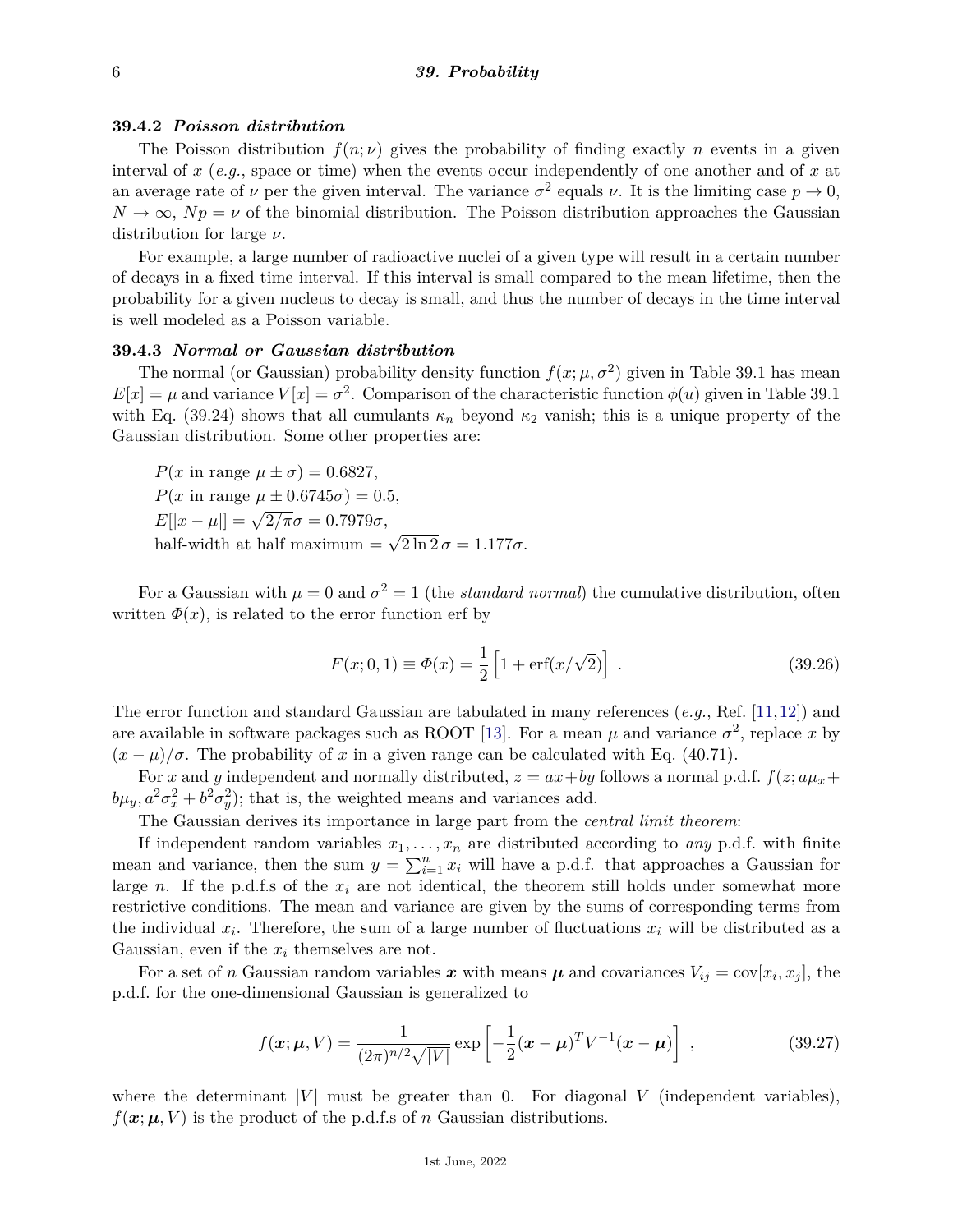For  $n = 2$ ,  $f(\boldsymbol{x}; \boldsymbol{\mu}, V)$  is

$$
f(x_1, x_2; \mu_1, \mu_2, \sigma_1, \sigma_2, \rho) = \frac{1}{2\pi \sigma_1 \sigma_2 \sqrt{1 - \rho^2}} \times \exp\left\{ \frac{-1}{2(1 - \rho^2)} \left[ \frac{(x_1 - \mu_1)^2}{\sigma_1^2} - \frac{2\rho(x_1 - \mu_1)(x_2 - \mu_2)}{\sigma_1 \sigma_2} + \frac{(x_2 - \mu_2)^2}{\sigma_2^2} \right] \right\}.
$$
\n(39.28)

The characteristic function for the multivariate Gaussian is

$$
\phi(\mathbf{u}; \mathbf{\mu}, V) = \exp\left[i\mathbf{\mu} \cdot \mathbf{u} - \frac{1}{2} \mathbf{u}^T V \mathbf{u}\right].
$$
 (39.29)

If the components of  $x$  are independent, then Eq.  $(39.29)$  is the product of the characteristic functions of *n* Gaussians.

For an *n*-dimensional Gaussian distribution for  $x$  with mean  $\mu$  and covariance matrix V, the marginal distribution for any single  $x_i$  is is a one-dimensional Gaussian with mean  $\mu_i$  and variance *V*<sub>ii</sub>. The equation  $(x - a)^T V^{-1}(x - a) = C$ , where *C* is any positive number, defines an *n*dimensional ellipse centered about  $a$ . If  $a$  is equal to the mean  $\mu$ , then  $C$  is a random variable obeying the  $\chi^2$  distribution for *n* degrees of freedom, which is discussed in the following section. The probability that *x* lies outside the ellipsoid for a given value of *C* is given by  $1 - F_{\chi^2}(C; n)$ , where  $F_{\chi^2}$  is the cumulative  $\chi^2$  distribution. This may be read from Fig. 40.1. For example, the "s-standard-deviation ellipsoid" occurs at  $C = s^2$ . For the two-variable case  $(n = 2)$ , the point x lies outside the one-standard-deviation ellipsoid with 61% probability. The use of these ellipsoids as indicators of probable error is described in Sec. 40.4.2.2; the validity of those indicators assumes that  $\mu$  and  $V$  are correct.

### **39.4.4** *Log-normal distribution*

If a random variable *y* follows a Gaussian distribution with mean  $\mu$  and variance  $\sigma^2$ , then  $x = e^y$  follows a log-normal distribution, as given in Table 39.1. As a consequence of the central limit theorem described in Sec. 39.4.3, the distribution of the product of a large number of positive random variables approaches a log-normal. It is bounded below by zero and is thus well suited for modeling quantities that are intrinsically non-negative such as an efficiency. One can implement a log-normal model for a random variable x by defining  $y = \ln x$  so that y follows a Gaussian distribution.

# $39.4.5 \times 2$  *distribution*

If  $x_1, \ldots, x_n$  are independent Gaussian random variables, the sum  $z = \sum_{i=1}^n (x_i - \mu_i)^2 / \sigma_i^2$  follows the  $\chi^2$  p.d.f. with *n* degrees of freedom, which we denote by  $\chi^2(n)$ . More generally, for *n* correlated Gaussian variables as components of a vector *X* with covariance matrix *V*,  $z = X<sup>T</sup>V<sup>-1</sup>X$  follows  $\chi^2(n)$  as in the previous section. For a set of *z<sub>i</sub>*, each of which follows  $\chi^2(n_i)$ ,  $\sum z_i$  follows  $\chi^2(\sum n_i)$ . For large *n*, the  $\chi^2$  p.d.f. approaches a Gaussian with a mean and variance given by  $\mu = n$  and  $\sigma^2 = 2n$ , respectively (here the formulae for *µ* and  $\sigma^2$  are valid for all *n*).

The  $\chi^2$  p.d.f. is often used in evaluating the level of compatibility between observed data and a hypothesis for the p.d.f. that the data might follow. This is discussed further in Sec. 40.3.2 on significance tests.

#### **39.4.6** *Student's t distribution*

Suppose that *y* and  $x_1, \ldots, x_n$  are independent and Gaussian distributed with mean 0 and variance 1. We then define

$$
z = \sum_{i=1}^{n} x_i^2 \text{ and } t = \frac{y}{\sqrt{z/n}}.
$$
 (39.30)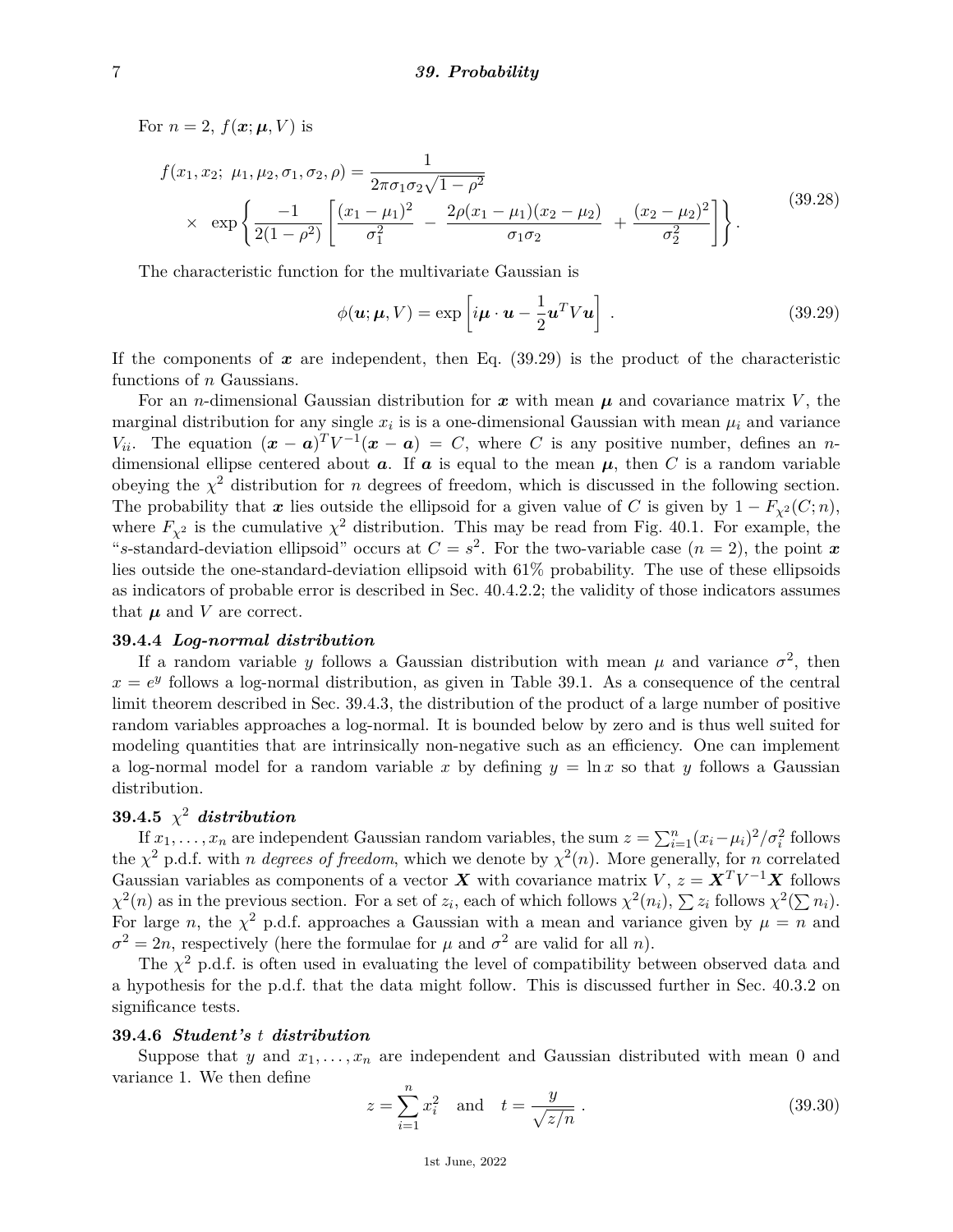**Table 39.1:** Some common probability density functions, with corresponding characteristic functions and means and variances. In the Table,  $\Gamma(k)$  is the gamma function, equal to  $(k-1)!$  when *k* is an integer;  $_1F_1$  is the confluent hypergeometric function of the 1st kind [\[11\]](#page-8-4).

|                          | Probability density function                                                                                                             | Characteristic                                                                                      |                               |                                                                                                            |
|--------------------------|------------------------------------------------------------------------------------------------------------------------------------------|-----------------------------------------------------------------------------------------------------|-------------------------------|------------------------------------------------------------------------------------------------------------|
| Distribution             | $f$ (variable; parameters)                                                                                                               | function $\phi(u)$                                                                                  | Mean                          | Variance                                                                                                   |
| Uniform                  | $f(x;a,b) = \begin{cases} 1/(b-a) & a \leq x \leq b \\ 0 & \text{otherwise} \end{cases}$<br>$f(r;N,p) = \frac{N!}{r!(N-r)!} p^r q^{N-r}$ | $\frac{e^{ibu} - e^{iau}}{(b-a)iu}$                                                                 | $\frac{a+b}{2}$               | $\frac{(b-a)^2}{12}$                                                                                       |
| Binomial                 |                                                                                                                                          | $(q + pe^{iu})^N$                                                                                   | Np                            | Npq                                                                                                        |
|                          | $r = 0, 1, 2, \dots, N; \quad 0 \le p \le 1; \quad q = 1 - p$                                                                            |                                                                                                     |                               |                                                                                                            |
| Multinomial              | $f(r_1,\ldots,r_m;N,p_1,\ldots,p_m)=\frac{N!}{r_1!\cdots r_m!}p_1^{r_1}\cdots p_m^{r_m}$                                                 | $\left(\sum_{k=1}^m p_k e^{iu_k}\right)^N$                                                          | $E[r_i] =$<br>$N p_i$         | $cov[r_i, r_j] =$<br>$Np_i(\delta_{ij}-p_j)$                                                               |
| Poisson                  | $f(n;\nu) = \frac{\nu^n e^{-\nu}}{n!}; \; n = 0, 1, 2, \ldots; \; \nu > 0$                                                               | $\exp[\nu(e^{iu}-1)]$                                                                               | $\nu$                         | $\nu$                                                                                                      |
| Normal<br>(Gaussian)     | $f(x; \mu, \sigma^2) = \frac{1}{\sigma_1 \sqrt{2\pi}} \exp(-(x-\mu)^2/2\sigma^2)$                                                        | $\exp(i\mu u - \frac{1}{2}\sigma^2 u^2)$                                                            | $\mu$                         | $\sigma^2$                                                                                                 |
| Multivariate<br>Gaussian | $f(x; \mu, V) = \frac{1}{(2\pi)^{n/2} \sqrt{ V }}$                                                                                       | $\exp\left[i\boldsymbol{\mu}\cdot\boldsymbol{u}-\frac{1}{2}\boldsymbol{u}^T V\boldsymbol{u}\right]$ | $\boldsymbol{u}$              | $V_{jk}$                                                                                                   |
|                          | $\times \exp\left[-\frac{1}{2}(\boldsymbol{x}-\boldsymbol{\mu})^T V^{-1}(\boldsymbol{x}-\boldsymbol{\mu})\right]$                        |                                                                                                     |                               |                                                                                                            |
|                          | $-\infty < x_j < \infty$ ; $-\infty < \mu_j < \infty$ ; $ V  > 0$                                                                        |                                                                                                     |                               |                                                                                                            |
| Log-normal               | $f(x; \mu, \sigma^2) = \frac{1}{\sigma \sqrt{2\pi}} \frac{1}{x} \exp(-(\ln x - \mu)^2/2\sigma^2)$                                        |                                                                                                     |                               | $\overline{\exp(\mu + \sigma^2/2)}$ $\overline{\exp(2\mu + \sigma^2)}$<br>$\times$ [exp( $\sigma^2$ ) – 1] |
|                          | $0 < x < \infty$ ; $-\infty < \mu < \infty$ ; $\sigma > 0$                                                                               |                                                                                                     |                               |                                                                                                            |
| $\chi^2$                 | $f(z; n) = \frac{z^{n/2-1}e^{-z/2}}{2n/2\Gamma(n/2)}$ ; $z \ge 0$                                                                        | $(1-2iu)^{-n/2}$                                                                                    | $\boldsymbol{n}$              | 2n                                                                                                         |
| Student's $t$            | $f(t; n) = \frac{1}{\sqrt{n\pi}} \frac{\Gamma[(n+1)/2]}{\Gamma(n/2)} \left(1 + \frac{t^2}{n}\right)^{-(n+1)/2}$                          |                                                                                                     | $\Omega$                      | $n/(n-2)$                                                                                                  |
|                          |                                                                                                                                          |                                                                                                     | for $n>1$                     | for $n > 2$                                                                                                |
|                          | $-\infty < t < \infty$ ;<br>n not required to be integer                                                                                 |                                                                                                     |                               |                                                                                                            |
| Gamma                    | $f(x; \lambda, k) = \frac{x^{k-1} \lambda^k e^{-\lambda x}}{\Gamma(k)}$ ; $0 \leq x < \infty$ ;                                          | $(1-iu/\lambda)^{-k}$                                                                               | $k/\lambda$                   | $k/\lambda^2$                                                                                              |
|                          | $k$ not required to be integer                                                                                                           |                                                                                                     |                               |                                                                                                            |
| <b>Beta</b>              | $f(x; \alpha, \beta) = \frac{\Gamma(\alpha+\beta)}{\Gamma(\alpha)\Gamma(\beta)} x^{\alpha-1} (1-x)^{\beta-1}$                            | $_1F_1(\alpha; \alpha + \beta; i\alpha)$                                                            | $\frac{\alpha}{\alpha+\beta}$ | $\alpha\beta$<br>$\frac{(\alpha+\beta)^2(\alpha+\beta+1)}{(\alpha+\beta+1)}$                               |
|                          | $0 \leq x \leq 1$                                                                                                                        |                                                                                                     |                               |                                                                                                            |

The variable *z* thus follows a  $\chi^2(n)$  distribution. Then *t* is distributed according to Student's *t* distribution with *n* degrees of freedom,  $f(t; n)$ , given in Table 39.1.

If defined through gamma functions as in Table 39.1, the parameter *n* is not required to be an integer. As  $n \to \infty$ , the distribution approaches a Gaussian, and for  $n = 1$  it is a *Cauchy* or *Breit–Wigner* distribution.

As an example, consider the *sample mean*  $\bar{x} = \sum x_i/n$  and the *sample variance*  $s^2 = \sum (x_i \overline{x}$ <sup>2</sup>/(*n* − 1) for normally distributed *x<sub>i</sub>* with unknown mean  $\mu$  and variance  $\sigma$ <sup>2</sup>. The sample mean has a Gaussian distribution with a variance  $\sigma^2/n$ , so the variable  $(\bar{x} - \mu)/\sqrt{\sigma^2/n}$  is normal with mean 0 and variance 1. The quantity  $(n-1)s^2/\sigma^2$  is independent of this and follows  $\chi^2(n-1)$ . The ratio

$$
t = \frac{(\overline{x} - \mu)/\sqrt{\sigma^2/n}}{\sqrt{(n-1)s^2/\sigma^2(n-1)}} = \frac{\overline{x} - \mu}{\sqrt{s^2/n}}
$$
(39.31)

is distributed as  $f(t; n-1)$ . The unknown variance  $\sigma^2$  cancels, and t can be used to test the hypothesis that the true mean is some particular value *µ*.